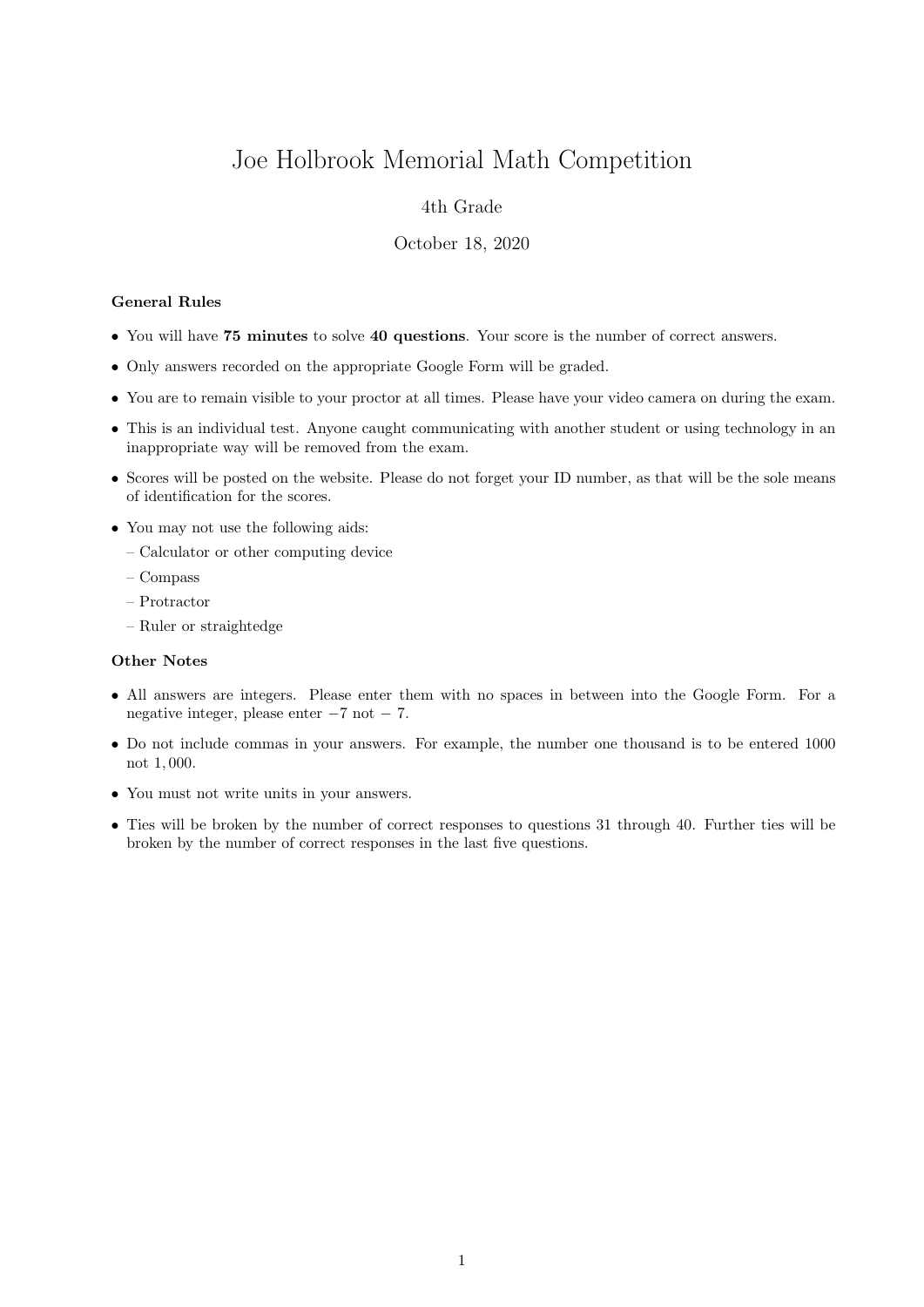- 1. A guy who is 76 inches tall with his shoes on stands on a 12 inch tall bench, but takes off his 2-inch elevated shoes. How far off is the top of his head from the ground now?
- 2. If 4 scores and 7 years is equivalent to 87 years, how many scores is 2020 years?
- 3. Alicia is learning the Korean alphabet. If there are 14 basic consonants and 10 basic vowels, how many "basic letters" can she create? (A "basic letter" consists of one consonant followed by one vowel.)
- 4. Alex types at 50 words per minute (wpm) and Yoland types at 120 wpm. If they both start typing a 3000 word essay, how many more minutes will it take Alex to finish?
- 5. Erez forgets things at a rate of 5 things per minute, and he doesn't learn any new things. If his brain will be empty in exactly 2.5 hours, how many things are in his brain right now?
- 6. There are 12 apples in a basket. Pete eats  $\frac{1}{2}$  of the apples in the basket, then Sam eats  $\frac{1}{3}$  of the remaining apples. How many apples are in the basket after both Pete and Sam have eaten apples?
- 7. Agriculturalist Andy has a farm that consists of cows and chicken. Given that there are 15 heads and 38 legs in Andy's farm, how many cows are there?
- 8. In Noah's backyard, a bird chirps once every 10 seconds, a frog croaks once every 15 seconds, and his dog barks once every 4 seconds. If the three animals just made sounds simultaneously, how many seconds later will they again make a sound in unison?
- 9. In a very small dictionary, there are 500 words and they all consist of either 3, 4, 5, or 6 letters. There are 27 three letter words, 166 five letter words, and 92 six letter words. If a word is selected at random, and the probability it has four letters can be expressed as  $\frac{a}{b}$  in lowest terms, what is  $a + b$ ?
- 10. If the probability of choosing a prime number between 1 and 20, inclusive, is  $\frac{p}{q}$  in its most reduced form, what is  $p + q$ ?
- 11. When you give Jennifer a number, she multiplies the number by 6 and subtracts 10. One day you give her your favorite number and she gives you back the exact same number. What is the number you gave her?
- 12. Erik's code doesn't work, and every time an error message pops up, there is a  $\frac{2}{3}$  probability that he throws his computer out the window. If the probability that he makes it through 6 error messages without damaging his computer can be expressed as  $\frac{a}{b}$  in lowest terms, what is  $a + b$ ?
- 13. When using Zoom, each participant's face appears in a 2 inch by 3 inch box. You have a projector screen that is 9 feet by 16 feet. Making sure that everyone's box is fully inside the screen, what is the greatest number of participants you can see at once without overlapping?
- 14. Compute the remainder of  $\frac{(1+2)^2 + (1+2+3)^3 + (1+2+3+4)^4}{1000}$ .
- 15. For how many integers x is  $\frac{1}{2}$  $\frac{1}{9} < \frac{x}{45}$  $\frac{x}{45} < \frac{2}{5}$  $\frac{1}{5}$ ?
- 16. Sally is pouring lemonade out of a 2L jug to completely fill 4 cups of different volume. The ratios of the volumes are 1:2:3:4. What is the volume of the second largest cup in mL? (Note:  $1L = 1000$  mL)
- 17. Yul the Cül and Alicia the Felicia like to hang out together. They usually agree to meet at a street corner 0.3 miles from Alicia's house and 0.4 miles from Yul's house. If Yul likes to walk at a steady rate of 2 miles per hour and Alicia likes to jog at a steady rate of 5 miles per hour, how long, in seconds, will Alicia have to wait for Yul to arrive (assuming they leave their houses at the same time)?
- 18. Let  $f(x)$  be the non-negative difference between the number of letters in the English name of a number, and the actual number. For example,  $f(8) = |5 - 8| = 3$  since there are 5 letters in "eight". What is the most common value of  $f(x)$  over the integers from 1 to 10 inclusive?
- 19. Given a 3 by 3 by 3 cube, consider painting the surface of the cube red. Now, decompose the cube into unit cubes. Let the probability that a randomly selected unit cube has exactly one side painted red be  $\frac{a}{b}$ in lowest terms, i.e. where  $(a, b) = 1$ . What is  $a + b$ ?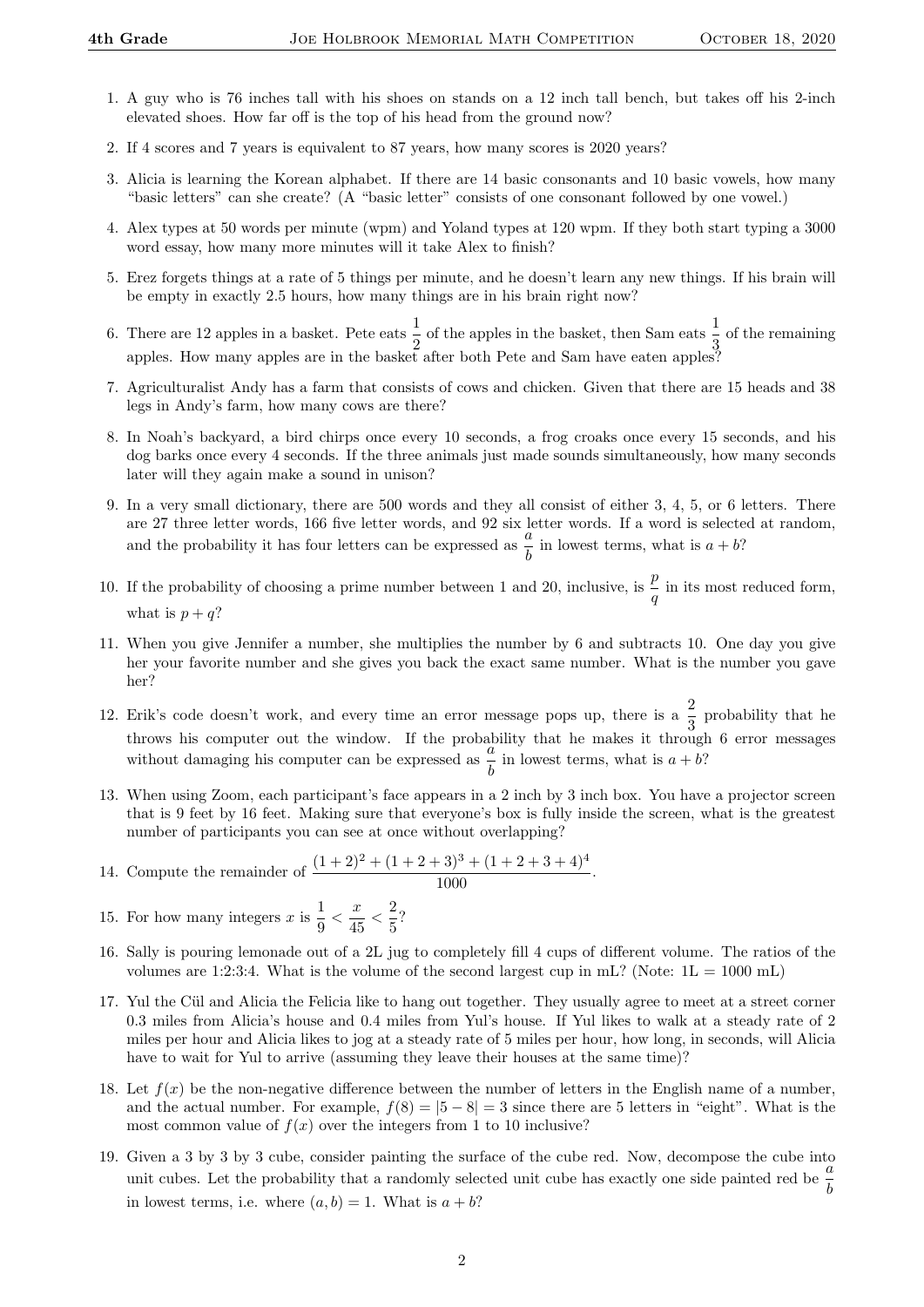- 20. Yul the Cül likes to be cool in the summer, so she eats a lot of watermelon. She has a perfectly spherical watermelon of diameter 12 in., which consists of a sphere of flesh surrounded by a rind that has a uniform thickness of 1 in. If the volume of the surrounding rind can be written in the form  $\frac{a\pi}{b}$  cm<sup>3</sup> for relatively prime  $a, b$ , find  $a + b$ .
- 21. Justin simultaneously tries out for multiple sports teams. He either makes or doesn't make a team. The probability he makes the football team is  $\frac{1}{5}$ , the basketball team  $\frac{1}{4}$ , the tennis team  $\frac{1}{3}$ , and the soccer  $\frac{1}{2}$  $\frac{1}{2}$ . If the probability that Justin the Jock makes exactly one team is  $\frac{a}{b}$ , where a, b are relatively prime, what is  $a + b$ ?
- 22. Simon can trade 7 Susies for 10 Suzys, 12 Suzys for 2 Suzettes, 7 Suzans for 2 Suzettes, and 10 Suzans for 1 Susan. How many Susies must he trade for 20 Susans?
- 23. Find the largest 5-digit number such that all the two digit numbers formed by pairing adjacent digits in the 5-digit number will be prime. The primes created in this way need not be unique.
- 24. How many ways are there to rearrange the letters in the word POTATO such that the two O's are next to each other and the two T's are not?
- 25. A point  $(x, y)$  is randomly and uniformly chosen inside the square with vertices  $(0,0)$ ,  $(0,2)$ ,  $(2,2)$ , and (2,0). Given the probability that  $x + y < 3$  is  $\frac{m}{2}$  $\frac{m}{n}$  with  $m, n$  relatively prime, what is  $mn$ ?
- 26. Simon drives at a speed of 40 miles per hour for 40 minutes. He should drive  $\frac{a}{b}$  (where a and b are relatively prime) miles per hour for 60 minutes so that his average speed overall is 50 miles per hour. Find  $a + b$ .
- 27. Galactic Greg is searching for the secret to astronomy! Once he finds the secret, he stops searching, and the probability that he finds this secret on any given day n is  $\frac{1}{2}$  $\frac{1}{2^n}$ . The probability that Greg will find the secret before day 9 is  $\frac{p}{q}$  where  $(p, q) = 1$ . What is the  $p + q$ ?
- 28. ABC is a  $3-4-5$  triangle with  $AC = 3$ ,  $BC = 4$ ,  $AB = 5$ . Points E, F, and G are on  $\overline{AC}$ ,  $\overline{BC}$ , and  $\overline{AB}$  respectively such that  $EC/FC = 4/3$  and  $EGFC$  is a rectangle. The length of  $\overline{EF}$  is  $a/b$ , where a and b are relatively prime. What is  $a + b$ ?
- 29. When the coefficients of  $(a + b + 1)^n$  are summed, the result was calculated to be 729. What is n?
- 30. Cel doesn't have Spotify Premium, so every three songs, an advertisement plays. Aakriti has a slightly better version of Spotify that plays an advertisement every ten songs. All songs are 4 minutes, and all advertisements are 1 minute. If they each start playing music for the first time right now and keep it on for the next five days, how many minutes total will there be where they are both listening to an advertisement at the same time?
- 31. Yul has a Netflix addiction. On the *n*-th day she watches  $\frac{n^2 + 6n + 8}{3(n+1)}$  $\frac{n+6n+8}{n^2+4n+3}$  hours. If she watched  $x_n$  hours in the *n*-th day, what is  $x_1 \cdot x_2 \cdots x_9 \cdot x_{10}$  in hours?
- 32. In a little town, people speak in either base three or base five and some people are fluent in both bases. However, they may only use one base in each sentence. A reporter interviewed two residents to figure out how many people lived in the town. The first person said "101 people speak base 12 and 20 people speak both" and the second person said "20 people speak base 3 and 11 speak both bases". How many people live in this little town?
- 33. How many ways are there to put three distinguishable and three other indistinguishable balls into three distinguishable bins?
- 34. Compute the sum of possible values for the expression  $x^4 + 528$  if it must be a perfect square, and x is a positive integer.
- 35. Cole is deciding what order he should watch his movies during his Netflix marathon. He has 6 different movies picked out: 3 are romantic comedies, 2 are horror, and 1 is action. He refuses to watch movies in the same genre back-to-back. How many different orders can Cole watch his six movies?